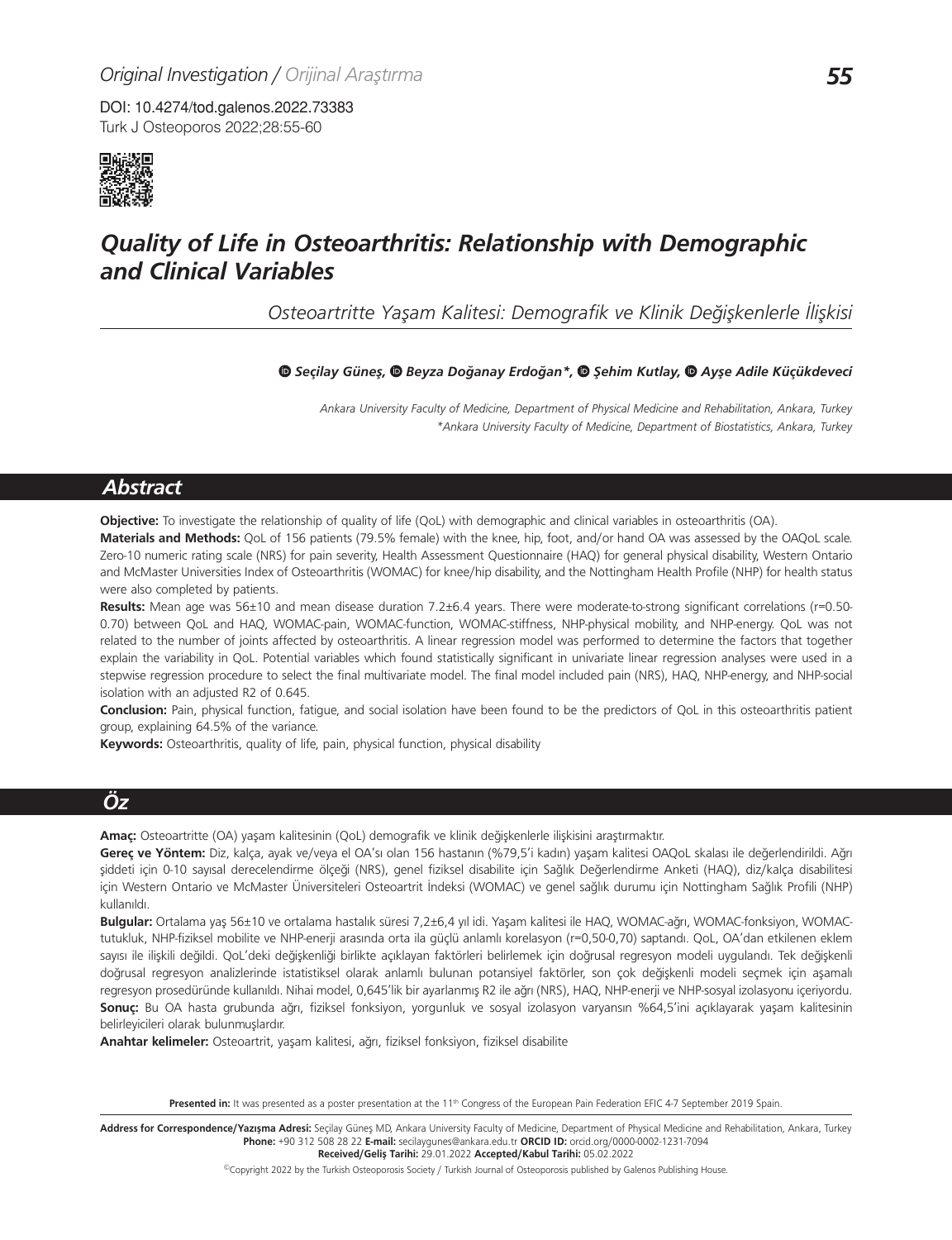#### **Introduction**

Osteoarthritis (OA) is a degenerative disease of the synovial joint involving structural changes in the articular cartilage, subchondral bone, joint capsule, synovial membrane, and periarticular muscles (1). It usually affects the weight-bearing joints and the most frequently affected joint is the knee, followed by the hands and the hips (2). The most common symptoms are pain, joint stiffness, loss of physical function, fatigue, sleep disturbances, and social isolation which are disabling and lead to a reduced ability to perform activities of daily living (3). It is estimated that 80% of people with OA have movement restrictions and 25% are unable to perform basic activities of daily living (4) which may deteriorate the health-related quality of life (QoL).

The goals in OA management are to control pain, maintain and enhance joint function, and improve functioning and QoL (5). To achieve optimal QoL in patients with OA, it is important to determine which demographic and clinical variables are associated with QoL. Pain, functioning, and health status of patients can be determined by patient-reported outcome instruments which focus on the impairments of body functions as well as activity limitations and participation restrictions caused by the disease. While these outcomes are important for professionals in patient assessment, it has been shown that they do not always have a large impact on QoL (6). This study aims to investigate the predictors of QoL in patients with OA.

#### **Materials and Methods**

This study includes the secondary analysis of the Turkish data collected for the adaptation of the OAQoL scale across Europe (7). Adult individuals who were diagnosed as knee, hip, hand OA according to the American College of Rheumatology criteria (8-10) as well as symptomatic foot OA confirmed by X-ray were included in the study. The exclusion criteria were comorbidity determined by the clinician as likely to affect QoL, presence of failed joint arthroplasty for OA, history of arthroplasty in the previous 6 months, and illiteracy. The study protocol was approved by the Ethics Committee of the Ankara University Faculty of Medicine (decision no: 02-53-13, date: 28.01.2013). All patients gave informed consent and the study was conducted in compliance with the principles of the Declaration of Helsinki. Health-related QoL was assessed by the Turkish validated OAQoL scale (7,11). It is a 22-item needs-based measure that provides a unidimensional index of OA-specific QoL. Higher scores indicate poor QoL (11). The severity of pain was assessed by a numeric rating scale (NRS) where scores ranged from 0 (no pain) to 10 (most severe pain) (12). Functional limitations in activities of daily living (dressing, arising, eating, walking, hygiene, reach, grip, and activities) were evaluated by the Health Assessment Questionnaire (HAQ) which is a generic physical disability index. Scoring is from 0 (without any difficulty) to 3 (unable to do) (13). The Western Ontario and McMaster Universities Index of OA (WOMAC), 3.0 Likert version, was also used as a knee and hip OA-specific disability measure (14). It includes 3 subscales

evaluating pain (score 0-20), stiffness (score 0-8), and physical functioning (score 0-68), with higher scores indicating more symptoms and limitations. The health status of the patients was evaluated with the Nottingham Health Profile (NHP) (15). It consists of 38 questions in 6 subscales: sleep, physical activity, energy, pain, emotional reactions, and social isolation. Subscale scores range between 0 and 100, with higher scores representing worse health status.

#### **Statistical Analysis**

Statistical analyses were performed using R v.3.6.3 statistical programming language (R Foundation for Statistical Computing, Vienna, Austria). Quantitative data were summarized as mean  $±$  standard deviation along with median (25<sup>th</sup>-75<sup>th</sup> percentiles), whereas frequency and percentage were used for qualitative data. Spearman correlation coefficient was used to assess the strength of the relationship between OAQoL and demographic or clinical parameters. A linear regression model was performed to determine the predictors that together explain the variability in OAQoL. The potential factors which are found to be statistically significant in univariate linear regression analyses were selected in a stepwise variable selection procedure to select the final multivariate model. Post hoc power analysis was performed based on the test of R2 deviation from zero resulting in 99% observed power with 156 patients and 4 predictors, for type I error rate of  $\alpha$ =0.05 and a calculated effect size of f2=0.38 [which is large according to Cohen (16) 1988]. G\*Power v.3.1 was used to calculate post hoc power analysis.

#### **Results**

A total of 156 patients with knee, hip, foot, and/or hand OA were evaluated. The demographic and clinical characteristics of the patient group are presented in Table 1. The mean age was 56.02±10.05 years (range 33-88 years), and the mean disease duration was 7.2±6.4 years. The median pain intensity was 6, reflecting a moderate level. Most of the patients were female (79.5%). OA-related symptoms were most common in the knee, where 261 knees of 156 patients were symptomatic. Patients had minimal to moderate disability in activities of daily living, as reflected by a median HAQ score of 1. QoL levels was also moderately affected with a median OAQoL score of 10.5.

There were moderate-to-strong (17) significant correlations (Spearman r: 0.50-0.70) between QoL and HAQ, WOMAC-pain, WOMAC-function, WOMAC-stiffness, NHP-physical mobility, and NHP-energy (Table 2). QoL was not related to the number of joints affected by OA. A linear regression model was performed to determine the factors, which together explain the variability in QoL. Potential factors, found to be statistically significant in univariate linear regression analyses were used in stepwise regression procedure to select the final multivariate model. The final model included pain (NRS), HAQ, NHP energy, and NHP social isolation with an R square of 0.654 and an adjusted R square of 0.645 (Table 3).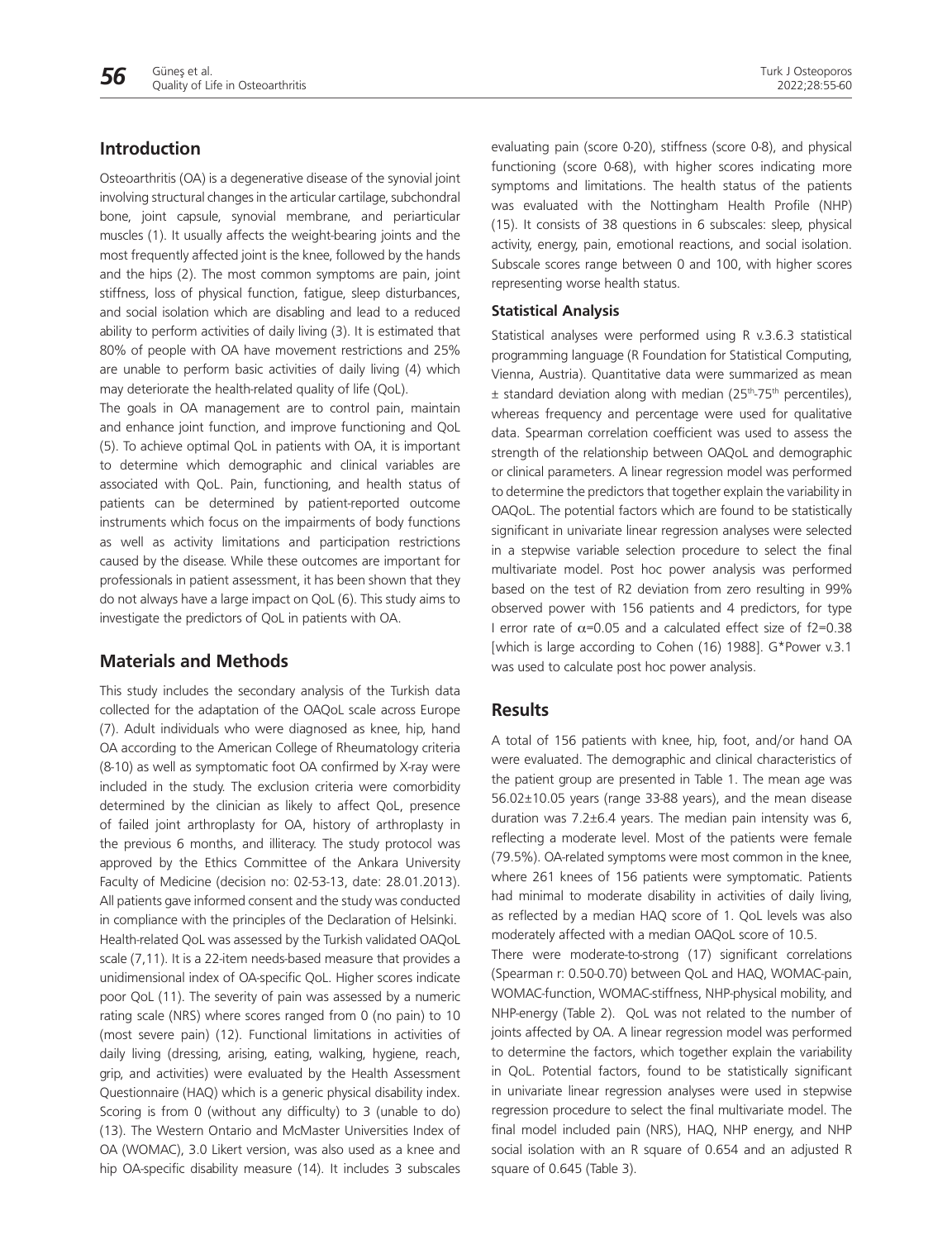| Age (years)                               | 56±10 (33-88)                    |
|-------------------------------------------|----------------------------------|
| Male/female, n (%)                        | 32 (20.5)/124 (79.5)             |
| Symptoms related to OA (number of joints) |                                  |
| Knee/hand/hip/foot/ thumb                 | 261/77/72/55/40                  |
| Marital status, n (%)                     |                                  |
| Married                                   | 137 (88)                         |
| Divorced/single/widow(er)                 | 19(12)                           |
| Working status, n (%)                     |                                  |
| Full time working                         | 23 (14.7)                        |
| Retired                                   | 41(26.3)                         |
| Housewife                                 | 86 (55.1)                        |
| Not working/other                         | 6(3.9)                           |
| Disease duration (years)                  | 7.24±6.38<br>$5(2-10)$           |
| Number of affected joints                 | $3.24 \pm 2.02$<br>$2(2-4)$      |
| Pain severity (0-10)                      | $6.09 \pm 2.27$<br>$6(4-8)$      |
| <b>OAQoL</b> (0-22)                       | $10.42 \pm 7.19$<br>$10.5(3-17)$ |
| HAQ (0-3)                                 | $0.95 \pm 0.68$<br>$1(0.3-1.4)$  |
| <b>WOMAC</b>                              |                                  |
| Pain (0-20)                               | 8.77±4.81<br>$9(5-12)$           |
| Stiffness (0-8)                           | 3.34±2.09<br>$3(2-5)$            |
| Function (0-68)                           | 29.71±15.43<br>30 (17-42)        |
| NHP                                       |                                  |
| Energy (0-100)                            | 61.75±39.13<br>66.7 (33.3-100)   |
| Pain (0-100)                              | 61.94±33.64<br>62.5 (37.5-100)   |
| Emotional (0-100)                         | 33.12±32.51<br>22.2 (0-63.9)     |
| Sleep (0-100)                             | 38.85±33.10<br>40 (5-60)         |

with median (25<sup>th</sup>-75<sup>th</sup> percentiles), whereas frequency and percentage n (%), were used for qualitative data. HAQ: Health Assessment Questionnaire, NHP: Nottingham Health Profile, WOMAC: Western Ontario and McMaster Universities Index of Osteoarthritis, OAQoL: Osteoarthritis Quality of Life scale

| Table 2. Correlations of QoL with demographic clinical<br>variables        |              |  |  |  |
|----------------------------------------------------------------------------|--------------|--|--|--|
|                                                                            | <b>OAQoL</b> |  |  |  |
| Age                                                                        | $0.294***$   |  |  |  |
| Disease duration                                                           | $0.326***$   |  |  |  |
| Number of affected joints                                                  | 0.151        |  |  |  |
| Pain severity (NRS)                                                        | $0.541***$   |  |  |  |
| <b>HAQ</b>                                                                 | $0.687***$   |  |  |  |
| <b>WOMAC-pain</b>                                                          | $0.622***$   |  |  |  |
| <b>WOMAC-stiffness</b>                                                     | $0.453***$   |  |  |  |
| <b>WOMAC-function</b>                                                      | $0.674***$   |  |  |  |
| NHP-energy                                                                 | $0.684***$   |  |  |  |
| NHP-pain                                                                   | $0.663***$   |  |  |  |
| NHP-emotional                                                              | $0.569***$   |  |  |  |
| NHP-sleep                                                                  | $0.473***$   |  |  |  |
| NHP-social isolation                                                       | $0.604***$   |  |  |  |
| NHP-physical mobility                                                      | $0.687***$   |  |  |  |
| HAQ: Health Assessment Questionnaire, NHP: Nottingham Health Profile, NRS: |              |  |  |  |

Numeric rating scale, WOMAC: Western Ontario and McMaster Universities Index of Osteoarthritis, OAQoL: Osteoarthritis Quality of Life scale  $***p<0.001$ 

### **Discussion**

The results of this study revealed that pain, functional limitations in activities of daily living, fatigue, and social isolation are the predictors of the QoL in patients with OA.

The ability to effectively measure the QoL is central to describing the impacts of disease, treatment, or other insults upon the patient. There are some studies evaluating the QoL in OA (18- 22). However, these studies have generally evaluated the QoL with generic QoL instruments, which are generated to measure the QoL in any disease or condition. The disadvantages of generic instruments are that, because they contain various constructs and are so general, they are often less sensitive to change in evaluating a particular condition state compared with the disease-specific ones (23). The strength of this study is that QoL was evaluated with an OA-specific QoL instrument, which is a needs-based scale, providing a unidimensional index of OAspecific QoL. The application of the needs-based model in OA is important as it provides valuable information on the global impact of the disease from the patient's perspective (10).

Pain is usually the predominant symptom in patients with symptomatic OA and it is accepted as one of the most important determinants of QoL (23-25). The previously published studies have shown that the presence of pain reduces health-related QoL in patients with OA (21,22). In our study, the pain was in multiple joints, most commonly seen in the knee, hand, hip, foot, and thumb, respectively, consistent with the literature findings (2). Contrary to what we expected, the number of joints affected by OA was not related to QoL. Similar to our results, Montero et al. (26) evaluated the pain, disability, and health-related QoL in patients with self-reported OA and showed that pain severity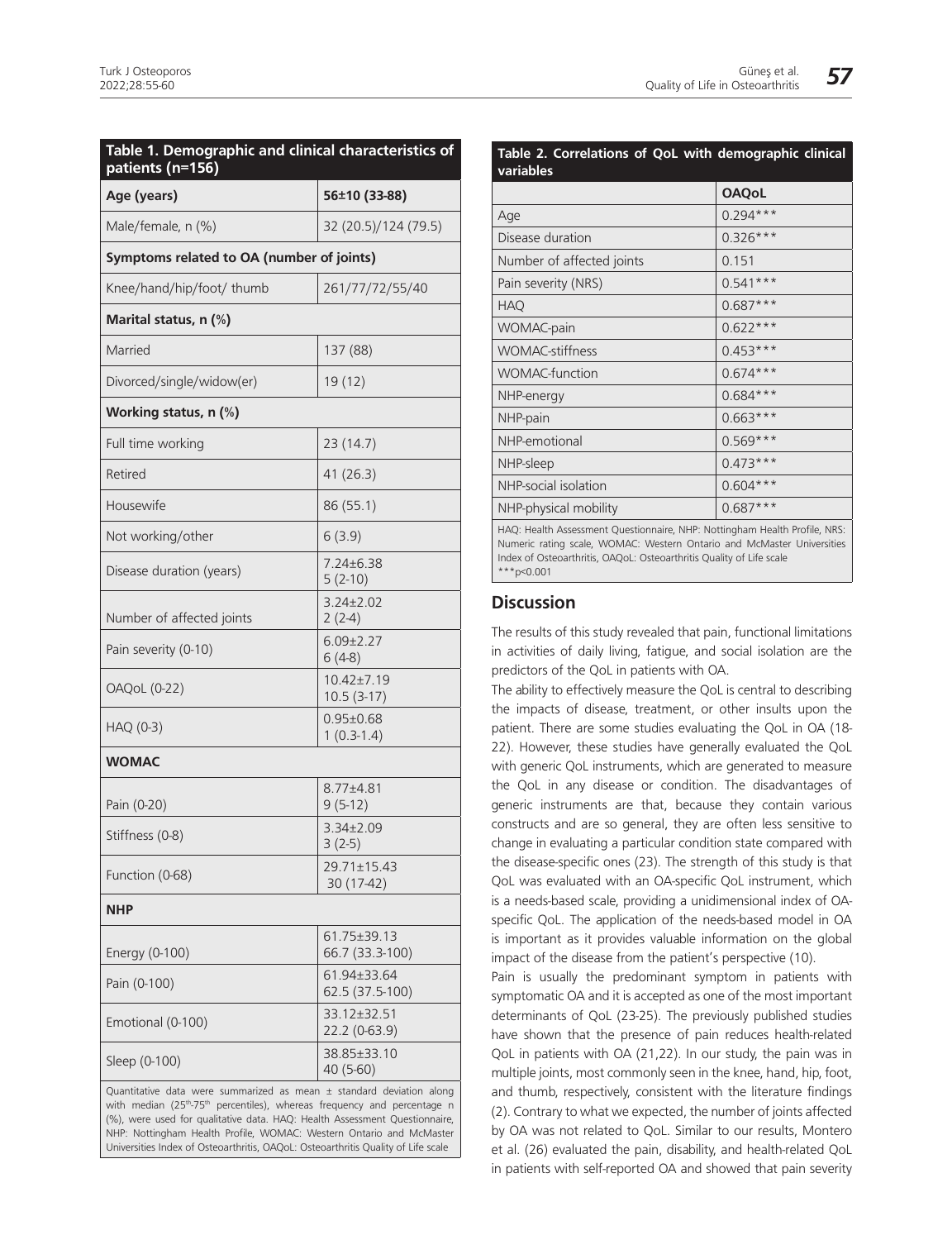|                                                                                                                                                                                                                                                                                                                                                                                                                                                        | Univariate linear regression |               |         |              | <b>Multivariate linear regression</b> |        |  |
|--------------------------------------------------------------------------------------------------------------------------------------------------------------------------------------------------------------------------------------------------------------------------------------------------------------------------------------------------------------------------------------------------------------------------------------------------------|------------------------------|---------------|---------|--------------|---------------------------------------|--------|--|
|                                                                                                                                                                                                                                                                                                                                                                                                                                                        | <b>R-squared</b>             | Beta (SE)     | p       | Beta (SE)    | <b>Standardized</b><br>beta           | p      |  |
| Age                                                                                                                                                                                                                                                                                                                                                                                                                                                    | 0.081                        | 0.204(0.055)  | < 0.001 |              |                                       |        |  |
| Female sex                                                                                                                                                                                                                                                                                                                                                                                                                                             | 0.071                        | 4.739 (1.379) | < 0.001 |              |                                       |        |  |
| Duration                                                                                                                                                                                                                                                                                                                                                                                                                                               | 0.114                        | 0.381(0.086)  | < 0.001 |              |                                       |        |  |
| Number of affected<br>joints                                                                                                                                                                                                                                                                                                                                                                                                                           | 0.027                        | 0.584(0.283)  | 0.040   |              |                                       |        |  |
| Pain severity (NRS)                                                                                                                                                                                                                                                                                                                                                                                                                                    | 0.294                        | 1.721(0.215)  | < 0.001 | 0.536(0.194) | 0.169                                 | 0.006  |  |
| WOMAC-pain                                                                                                                                                                                                                                                                                                                                                                                                                                             | 0.393                        | 0.938(0.094)  | < 0.001 |              |                                       |        |  |
| NHP-pain                                                                                                                                                                                                                                                                                                                                                                                                                                               | 0.427                        | 0.140(0.013)  | < 0.001 |              |                                       |        |  |
| <b>HAQ</b>                                                                                                                                                                                                                                                                                                                                                                                                                                             | 0.472                        | 7.219 (0.615) | < 0.001 | 3.143(0.714) | 0.299                                 | < 0.01 |  |
| <b>WOMAC-function</b>                                                                                                                                                                                                                                                                                                                                                                                                                                  | 0.449                        | 0.312(0.028)  | < 0.001 |              |                                       |        |  |
| NHP-sleep                                                                                                                                                                                                                                                                                                                                                                                                                                              | 0.226                        | 0.103(0.015)  | < 0.001 |              |                                       |        |  |
| NHP-energy                                                                                                                                                                                                                                                                                                                                                                                                                                             | 0.459                        | 0.125(0.011)  | < 0.001 | 0.046(0.012) | 0.253                                 | < 0.01 |  |
| NHP-emotional                                                                                                                                                                                                                                                                                                                                                                                                                                          | 0.326                        | 0.126(0.015)  | < 0.001 |              |                                       |        |  |
| NHP-social isolation                                                                                                                                                                                                                                                                                                                                                                                                                                   | 0.364                        | 0.142(0.015)  | < 0.001 | 0.072(0.013) | 0.307                                 | < 0.01 |  |
| HAQ: Health Assessment Questionnaire, NHP: Nottingham Health Profile, NRS: Numeric rating scale, WOMAC: Western Ontario and McMaster Universities Index of<br>Osteoarthritis, OAQoL: Osteoarthritis Quality of Life scale, Beta: Regression coefficient, SE: standard error of beta, Standardized beta: Helps to understand the relative<br>importance of factors. Final multivariate model has an R-square of 0.654 and an adjusted R-square of 0.645 |                              |               |         |              |                                       |        |  |

was associated with functional limitations, disability, and poor health-related QoL. However, the authors stated that the impact of location of OA on QoL was lower than that of pain severity (26). These findings confirm our results that the severity of joint pain rather than the number of painful joints has an impact on the QoL of OA patients.

Most of the participants had a mild-to-moderate disability in terms of performing daily activities including dressing, arising, eating, walking, hygiene, reach, grip, and activities in this study. One study evaluating the prevalence of symptomatic hand OA and its impact on functional status among the elderly (27) found that patients with hand OA experienced functional limitations, including writing, gripping, and manipulating small objects compared to those who did not have hand OA. Another study showed that knee OA was among the most disabling conditions with limitations in walking and climbing stairs (28). In addition to these findings, our study showed that an increase in functional limitations in daily activities was related to poor QoL in OA. Kwok et al. (29) evaluated the impact of limitations in activities of daily living on QoL in patients with the majority having hand OA (95%). The authors stated that limitations in daily activities were the major determinants of reduced health-related QoL similar to our results.

Fatigue is a subjective feeling of generalized tiredness or exhaustion (30) and is defined as one of the most important and challenging aspects of any chronic disease, including many types of arthritis (31). One study showed that individuals with

OA described a significant amount of fatigue and stated that it had a substantial impact on their lives (32). Cross et al. (31) evaluated the relation between measures of fatigue and healthrelated QoL in rheumatoid arthritis and OA. The authors found that fatigue was significantly correlated with most measures of health-related QoL, particularly with the vitality, physical function, and bodily pain domains of the short form-36 (31). Jakobsson and Hallberg (33) investigated the factors that explain the variance in QoL among older adults with OA. They found that QoL was related to pain, functional limitations, and depressed mood. Similar to these findings emotional part of the NHP was related to QoL in our study and it was found that the QoL of the patients was related to social isolation. Our results suggest that, in addition to pain and functional limitations, the fatigue (energy) and social isolation levels of patients are also important predictors of QoL.

There are some limitations of this study. Firstly, the majority of the participants were female. However, studies showed that OA is more common in women than men (2,19,20) and in most of the studies conducted in this field, the patient population consists of mostly females. Secondly, the participants who were referred to the outpatient clinic of physical medicine and rehabilitation department of a university hospital were evaluated, and thus all participants had a symptom regarding their OA. Therefore, the results cannot be generalized to all populations with OA where most of the affected individuals may not have any symptoms (34). Finally, we did not make a power analysis for the sample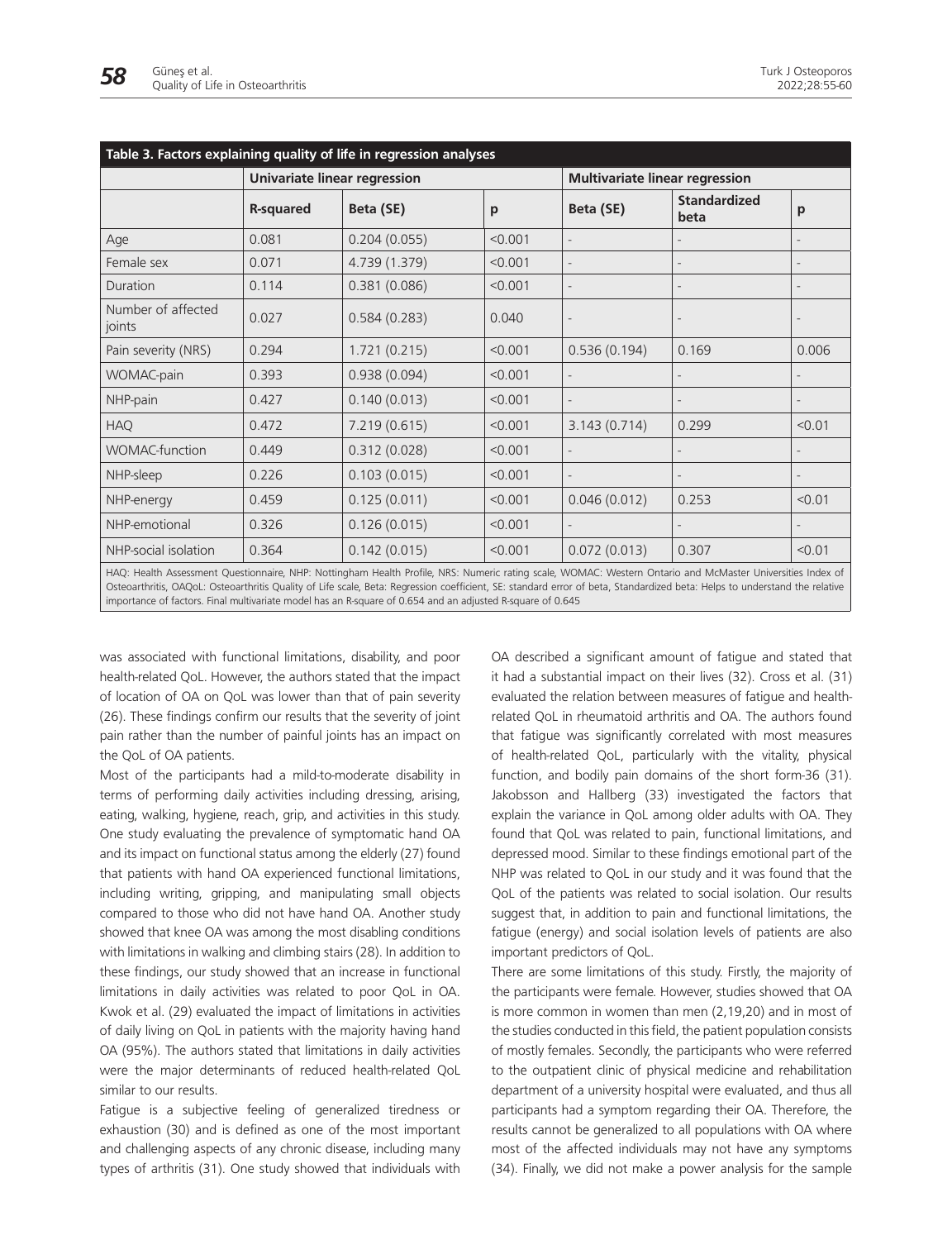size before the study. However, post-hoc power analysis has revealed that our study has a strong power as explained in the statistics section above.

## **Conclusion**

The results of this study show that pain, functional limitations in activities of daily living, fatigue, and social isolation are the predictors of the QoL in patients with OA. As there is no way to totally cure OA, decreasing pain, fatigue and improving the physical function may increase the QoL of individuals with OA.

#### **Ethics**

**Ethics Committee Approval:** The study protocol was approved by the Ethics Committee of the Ankara University Faculty of Medicine (decision no: 02-53-13, date: 28.01.2013).

**Informed Consent:** All patients gave informed consent and the study was conducted in compliance with the principles of the Declaration of Helsinki.

**Peer-review:** Externally and internally peer-reviewed.

#### **Authorship Contributions**

Concept: A.A.K., Ş.K., Design: A.A.K., Ş.K., Data Collection or Processing: S.G., Analysis or Interpretation: A.A.K., Ş.K., S.G., B.D.E., Literature Search: S.G., A.A.K., Writing: S.G., A.A.K.

**Conflict of Interest:** No conflict of interest was declared by the authors.

**Financial Disclosure:** The authors declared that this study received no financial support.

## **References**

- 1. Loeser RF, Goldring SR, Scanzello CR, Goldring MB. Osteoarthritis: a disease of the joint as an organ. Arthritis Rheum 2012;64:1697- 707.
- 2. Prieto-Alhambra D, Judge A, Javaid MK, Cooper C, Diez-Perez A, Arden NK. Incidence and risk factors for clinically diagnosed knee, hip and hand osteoarthritis: influences of age, gender and osteoarthritis affecting other joints. Ann Rheum Dis 2014;73:1659-64.
- 3. Neogi T. The epidemiology and impact of pain in osteoarthritis. Osteoarthritis Cartilage 2013;21:1145-53.
- 4. World Health Organization. Chronic rheumatic conditions [online]. Available from URL: http://www.who.int/chp/topics/ rheumatic/en/index.html [Accessed 2008 Sep 9]
- 5. Küçükdeveci AA. Functional assessment measures in osteoarthritis. Turkish Journal of Geriatics 2011;14:37-44.
- 6. McKenna SP. Measuring patient-reported outcomes: moving beyond misplaced common sense to hard science. BMC Med 2011;9:86.
- 7. Wilburn J, McKenna SP, Kutlay Ş, Bender T, Braun J, Castillo-Gallego C, et al. Adaptation of the osteoarthritis-specific quality of life scale (the OAQoL) for use in Germany, Hungary, Italy, Spain and Turkey. Rheumatol Int 2017;37:727-34.
- Altman R, Alarcón G, Appelrouth D, Bloch D, Borenstein D, Brandt K, et al. The American College of Rheumatology criteria for the classification and reporting of osteoarthritis of the hip. Arthritis Rheum 1991;34:505-14.
- 9. Altman R, Asch E, Bloch D, Bole G, Borenstein D, Brandt K, et al. Development of criteria for the classification and reporting of osteoarthritis. Classification of osteoarthritis of the knee.

Diagnostic and Therapeutic Criteria Committee of the American Rheumatism Association. Arthritis Rheum 1986;29:1039-49.

- 10. Altman R, Alarcón G, Appelrouth D, Bloch D, Borenstein D, Brandt K, et al. The American College of Rheumatology criteria for the classification and reporting of osteoarthritis of the hand. Arthritis Rheum 1990;33:1601-10.
- 11. Keenan AM, McKenna SP, Doward LC, Conaghan PG, Emery P, Tennant A. Development and validation of a needs-based quality of life instrument for osteoarthritis. Arthritis Rheum 2008;59:841- 8.
- 12. Jensen MP, Karoly P, Braver S. The measurement of clinical pain intensity: a comparison of six methods. Pain 1986;27:117-26.
- 13. Fries JF, Spitz P, Kraines RG, Holman HR. Measurement of patient outcome in arthritis. Arthritis Rheum 1980;23:137-45.
- 14. Bellamy N, Buchanan WW, Goldsmith CH, Campbell J, Stitt LW. Validation study of WOMAC: a health status instrument for measuring clinically important patient relevant outcomes to antirheumatic drug therapy in patients with osteoarthritis of the hip or knee. J Rheumatol 1988;15:1833-40.
- 15. Hunt SM, McKenna SP, McEwen J, Williams J, Papp E. The Nottingham Health Profile: subjective health status and medical consultations. Soc Sci Med A 1981;15:221-9.
- 16. Cohen J. Statistical Power Analysis for the Behavioral Sciences. In: Hillsdale NJ, editor. 2nd ed. Lawrence Erlbaum Associates, Publishers; 1988.
- 17. Dancey CP, Reidy J. Pearson Education. Statistics without Maths for Psychology; 2007.
- 18. Alkan BM, Fidan F, Tosun A, Ardıçoğlu O. Quality of life and self-reported disability in patients with knee osteoarthritis. Mod Rheumatol 2014;24:166-71.
- 19. Saffari M, Emami Meybodi MK, Ghanizadeh G, Kohening HG. Determinants of health status among patients with knee or hip osteoarthritis: the role of demographic, clinical and health related quality of life variables. Journal of Musculoskeletal Research 2014;17:1450004.
- 20. Jakobsson U, Hallberg IR. Quality of life among older adults with osteoarthritis: an explorative study. J Gerontol Nurs 2006;32:51- 60.
- 21. Bindawas SM, Vennu V, Auais M. Health-related quality of life in older adults with bilateral knee pain and back pain: data from the Osteoarthritis Initiative. Rheumatol Int 2015;35:2095-101.
- 22. Bindawas SM, Vennu V, Alfhadel S, Al-Otaibi AD, Binnasser AS. Knee pain and health-related quality of life among older patients with different knee osteoarthritis severity in Saudi Arabia. PLoS One 2018;13:e0196150.
- 23. Katz N. The impact of pain management on quality of life. J Pain Symptom Manage 2002;24(Suppl 1):38-47.
- 24. Rummans TA, Frost M, Suman VJ, Taylor M, Novotny P, Gendron T, et al Quality of life and pain in patients with recurrent breast and gynecologic cancer. Psychosomatics 1998;39:437-45.
- 25. Anderson RB, Hollenberg NK, Williams GH. Physical Symptoms Distress Index: a sensitive tool to evaluate the impact of pharmacological agents on quality of life. Arch Intern Med 1999;159:693-700.
- 26. Montero A, Mulero JF, Tornero C, Guitart J, Serrano M. Pain, disability and health-related quality of life in osteoarthritis-joint matters: an observational, multi-specialty trans-national follow-up study. Clin Rheumatol 2016;35:2293-305.
- 27. Zhang Y, Niu J, Kelly-Hayes M, Chaisson CE, Aliabadi P, Felson DT. Prevalence of symptomatic hand osteoarthritis and its impact on functional status among the elderly: The Framingham Study. Am J Epidemiol 2002;156:1021-7.
- 28. Guccione AA, Felson DT, Anderson JJ, Anthony JM, Zhang Y, Wilson PW, et et al. The effects of specific medical conditions on the functional limitations of elders in the Framingham Study. Am J Public Health 1994;84:351-8.